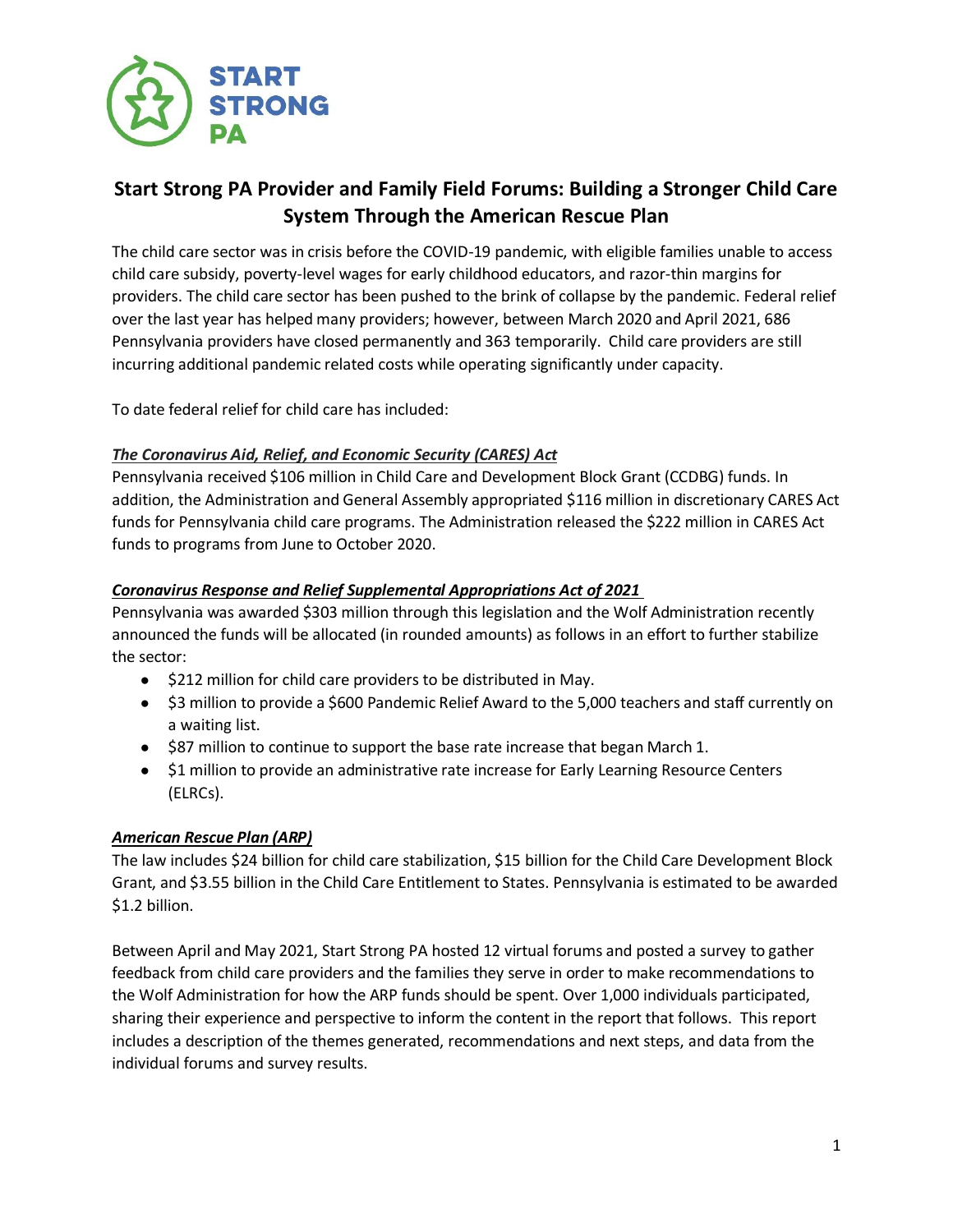#### **Themes from Start Strong PA's 12 Provider and Family Forums and Participant Surveys**

*"When a community is being developed, there is strategic planning and people ask, 'Should we bring a Starbucks here?' but no one talks about, 'Should we bring a child care program here?' You have the bank, you have the post office, you have the grocery store, we should plan a child care program there. A community cannot exist if you don't have high-quality child care programs." Zubeen Saeed, President/CEO, Building Blocks Learning Center (Luzerne and Lackawanna Counties)*

# **Family Strategies: Providing Family Education and Improving Access to High-Quality, Affordable Child Care**

Start Strong PA heard clearly that families and providers want Pennsylvania to focus ARP Act funds on strategies that build a stronger child care system, so that families can access the affordable high-quality child care they need. Start Strong PA believes that ARP Act funds can be used to commit to a stronger, more equitable early care and education system.

At over half of the forums, we heard that ARP Act funds should be used to provide financial assistance to families. Even prior to the pandemic, families needed help paying for high-quality child care. Of the children younger than age five in Pennsylvania who are eligible for child care subsidy, 81% are unserved and 85% of eligible infants and toddlers are unserved. This data highlights the need for financial assistance for families in paying for child care. Not all of the children receiving child care subsidy are served in a high-quality program either, as only 41% of children younger than five and 39% of infants and toddlers are enrolled in high-quality programs.

*"Getting assistance with copays would actually help me out because that money can help me stabilize my finances...ultimately, I might have to pick and choose if I can work and meet the requirements that they are asking." Stephanie Tabb, Parent (video)*

It was suggested that ARP Act funds be used to cover the cost of copayments for families temporarily. This was highlighted by almost a third of survey respondents, who suggested that copayments be waived through December 2021. Since access to high-quality, affordable child care is important for working families and essential to our economic recovery, waiving copayments for low-income working families temporarily will lessen a burden that was already difficult to meet. Pennsylvania did waive copayments at the start of the pandemic; however the Department of Human Services (DHS) did not cover the loss for providers. ARP Act funds can be used to continue these needed financial supports for families and providers as we begin to move beyond the pandemic.

A suggested idea complementary to eliminating copayments would be to end the policy that allows providers to pass the difference between the child care subsidy rate and the private pay rate on to lowincome families in order to cover their costs. Demonstrating that our child care system does not reimburse providers for the actual cost of care, it creates greater financial hardship for low-income families and can impact parent choice. Copayments in Pennsylvania are higher than suggested by the federal Administration for Children and Families; it was suggested that Pennsylvania should limit copayments to 7% of a family's income.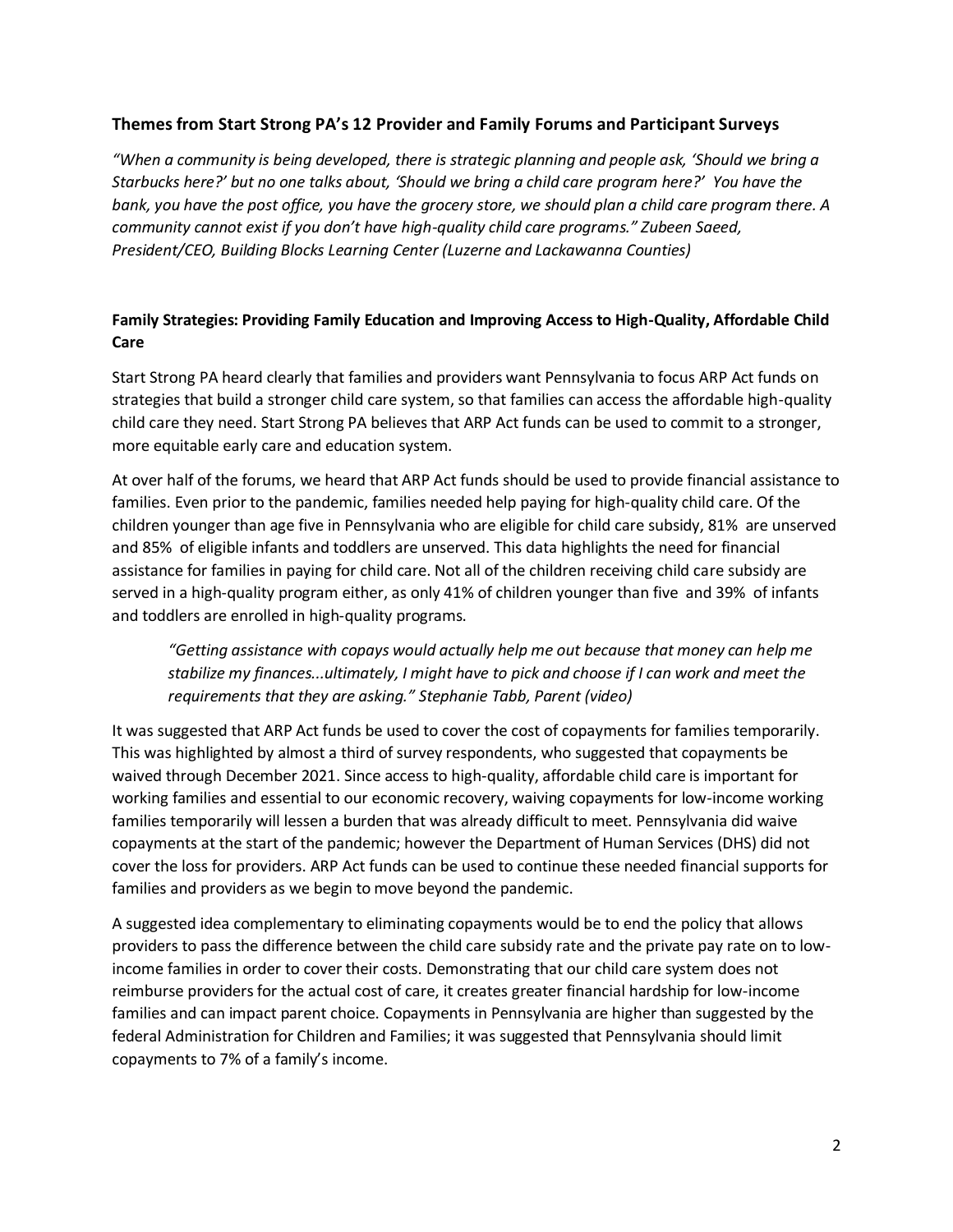Although the child care subsidy waiting list is not currently at a record high, we expect it will grow as more families reenter the workforce or go back to the office. Providing funding to eliminate any child care subsidy waiting list was suggested at one third of the forums. Almost half of survey respondents suggested that the waiting list be eliminated and almost a quarter said between 50 – 75% of the waiting list should be eliminated. Special support for vulnerable populations, such as children in foster care and families experiencing homelessness, were noted as well.

## *"ARP funds would be used to eliminate any waiting lists for parents to be able to find care for their children." Shirley Hough, Owner, Our Buddy's Place (Westmoreland County)*

It was also suggested that families be incentivized to choose high-quality child care. Recognizing that only 42% of child care programs have met high-quality standards (STAR 3 or 4), 38% of survey respondents believed that Keystone STARS should be advertised to families via a media campaign, which was suggested at 11 of the 13 forums. The media campaign should elevate the child care workforce as a profession, highlighting that staff are credentialed and highly-trained and also incorporate families' voices.

The importance of any public education campaign resonating with families in rural communities, families of color and families facing language barriers was raised as being critical. Families should be aware and understand high-quality child care and Keystone STARS, Pennsylvania's quality rating improvement system, prior to their child being born. A partnership with obstetricians, pediatricians and other public health groups would be beneficial to sharing the high-quality child care message before the family begins seeking child care.

In addition, it was suggested at the majority of forums that funds be dedicated to educating families about Child Care Works (CCW), Pennsylvania's child care subsidy program. The program currently serves only 19% of eligible children younger then 5 and only 15% of eligible infants and toddlers. Of the survey respondents, 38% said that funds should be used to advertise the child care subsidy program through a media campaign and believe it should target under-served communities.

# **Provider Stabilization Strategies: Addressing Pandemic-Related Costs, Scaling Contracted Subsidy Slots and Improving Subsidy Rates and Policies**

#### *Pandemic Costs*

At a quarter of the forums, we heard that providers would like to receive flexible spending to continue to address their pandemic-related costs. Additional suggestions noted from the survey that 35% of respondents said that Pennsylvania should use funds to pay providers that still have not been fully compensated for their under-enrollment during the pandemic to ensure they are stabilized and do not have to close. Direct payments to providers in the form of grants to further cover operating expenses would give providers the ability to use ARP Act funds as necessary to keep their door open. It was also suggested that hazard pay be provided to programs that remained open and served families who were first responders, essential workers and others that needed child care during the height of the pandemic. It was mentioned that programs that serve a majority of private-pay families be supported just as much as programs that serve a majority of families receiving child care subsidy. Providing payments to providers that offered non-traditional hours of care to first responders, essential workers and others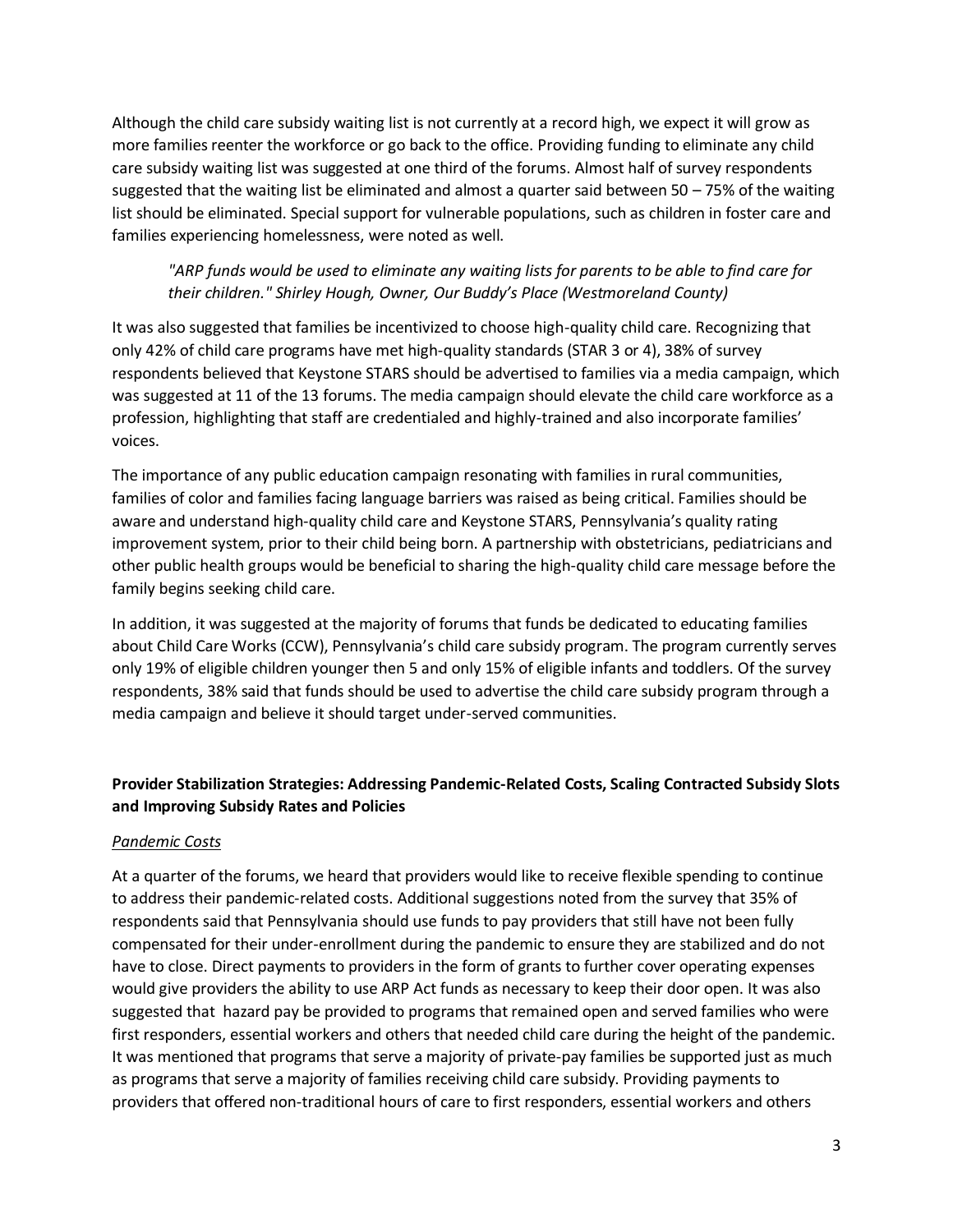that needed child care during the height of the pandemic was suggested. It was also suggested that staff who were unable to work as a result of pandemic related closures receive back-pay once they return to work. Infrastructure investments were also suggested, such as covering the cost of an air purification system, improvements to ventilation, updates to outdoor play spaces and general classroom supply costs to meet COVID-19 health and safety guidelines.

Although the Pennsylvania child care sector received \$106 million in CARES Act funds through the Child Care and Development Block Grant, \$116 million in CARES Act discretionary funds and \$303 million in CRRSA Act funds, the child care sector is still in need of dedicated funding to build the system back stronger.

*"I am a certified Middle School teacher who moved to an ECE Director and now owner. I took a \$40,000 pay cut when I moved into this field and could not have done that if I did not have the financial support of my spouse. Our teachers should not be coming from the same pool of applicants from Target, McDonald's and other entry-level jobs…Our relief money truly only went to keeping our lights on and paying the rent, but I still took a \$900,000 loss of revenue this year because of the pandemic. We are still only breaking even with increased costs and with the staffing crisis. Our centers need help." Janel Work, Owner of Kiddie Academy of Royersford (Montgomery County)*

*"If we are not investing in our families and we are not investing in our programs, then there's a broken system I think from cradle to college. So, we need our legislators to understand that this*  is a continuum system. We don't operate in silos and we need to be funded fairly so that we are *setting up students for success from birth to college." Essence Allen-Presley, Professor at Widener University (Chester County)*

The child care sector has been in crisis for decades with inequitable access and unaffordable care for families, poverty-level wages for the workforce, and razor-thin margins for providers. Child care programs continue to have a loss in revenue due to under-enrollment, impacting their already slim operating costs, on top of increased costs related to PPE and cleaning supplies. An additional suggestion noted from the survey is that 26% of respondents believe that funds should be used to continue to support provider costs for PPE and cleaning supplies until the pandemic ends.

The child care sector continues to be on the brink of collapse, since prior to the pandemic. This fragility has remained despite these significant investments, as the larger challenges related to covering the cost of care, the workforce and affordability of child care, have yet to receive dedicated permanent funding.

## *Contracted Slots*

ARP Act funds should be utilized to scale up a contracted child care subsidy system, while improving the current program. Survey results reported that 33% of respondents believe that the current Infant and Toddler Contracted Slots Pilot should be expanded to all STAR 3 and 4 center and home-based providers, since the current pilot is limited to approximately 1,000 slots through approximately 100 Pre-K Counts providers. It was suggested during 75% of the forums that ARP Act funds should focus on expanding infant and toddler contracted slots and infant and toddler capacity throughout the system. The survey results indicated that 27% of respondents would like the expansion of slots to go to providers serving children in specific underserved zip codes. It was also highlighted during the forums that the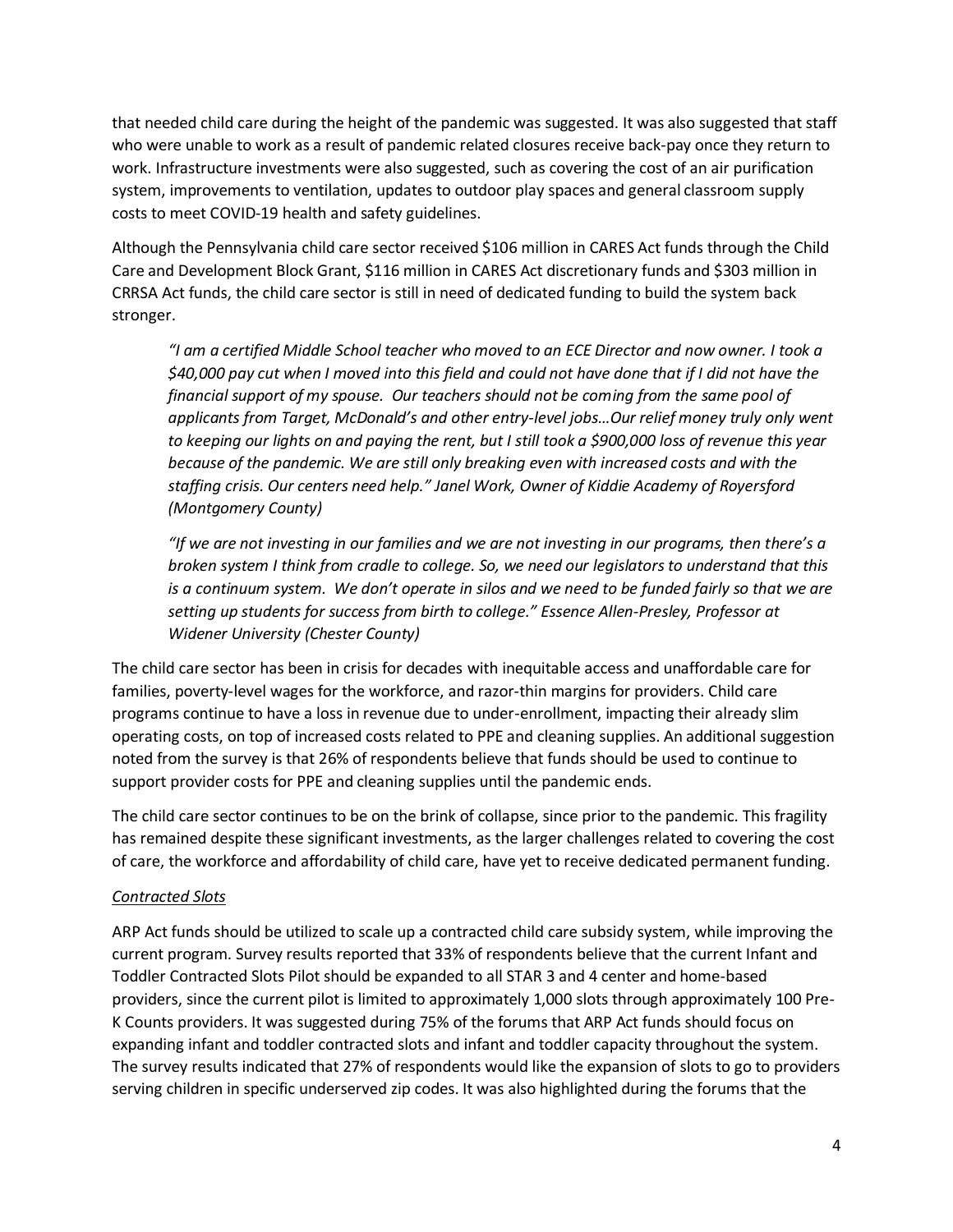current contracted slot rate does not cover the true cost of care and that ARP Act funds should also be dedicated to increasing the contracted slot rate to cover the true cost of care in addition to the expansion of more slots for infants and toddlers.

*"Parents in this area need consistent, available care. There are not enough classes and centers that accept infants in Pittsburgh, and competition is fierce. The care system has been deeply underfunded for many years and the pandemic has highlighted how dangerous that is." Lori MacQueen, Exec. Director, Providence Connections* 

A contracted funding model helps provide stability for child care providers. As an alternative to the traditional voucher system, contracts allow the funding awarded to a provider to be guaranteed and remain with the provider for a certain number of slots. If a child leaves a provider, the provider continues to be paid for the slot and is responsible for filling the slot with another eligible child. In a contracted system, reimbursements are predictable and reliable, which is beneficial to a provider's business. Direct contracts can also support the expansion of child care programs in areas that lack access. It is important to note that contracts should be open and available to all high-quality programs, this includes center, family child care and group child care homes.

*"We really need to think about equitable, robust, stable and durable revenue-generating policies through public investment." Amanda Burns; Education & Child Development Impact Team Leader; Community Action Partnership (Lancaster County)*

The Office of Child Development and Early Learning's (OCDEL) August 2020, Infant and Toddler Contracted Slots Pilot Program: Evaluation Report provided strong evidence indicating that the pilot succeeded in achieving greater financial stability for child care programs, increasing classroom quality, stability in enrollment for infants and toddlers, and refined program guidelines and regulations. It showed that child care programs had greater ability to hire and retain more qualified staff and greater coordination between child care programs, the ELRCs and OCDEL. We believe this evaluation in addition to our positive experience with contracts through our Pre-K Counts Program and lessons learned from other states and local governments, that using ARP Act funds to move to a contracted system would be a wise use of these one-time stabilization funds, recognizing there would be one-time system changes that would need to be implemented to scale up such a system.

## *Improving Rates and Policies*

At just over a quarter of the forums, we heard that providers would like to stabilize child care subsidy payments with changes to policies to allow providers to be paid based on enrollment and not attendance. The current child care subsidy rate also does not cover the cost of high-quality child care, particularly high-quality infant and toddler child care. We heard the call for Pennsylvania to move away from using market rates to establish the payments for subsidized child care to a cost of quality model. Supporting child care programs to ensure that children have equal access to high-quality care was a theme we heard across all forums. Almost all forums suggested that ARP Act funds be used to increase child care subsidy rates, which would allow child care providers to increase compensation for their workforce.

*"The reimbursement rate should be based on the true cost of care instead of market rate. Market rate is based on percentile of the private pay rate that providers are charging families.*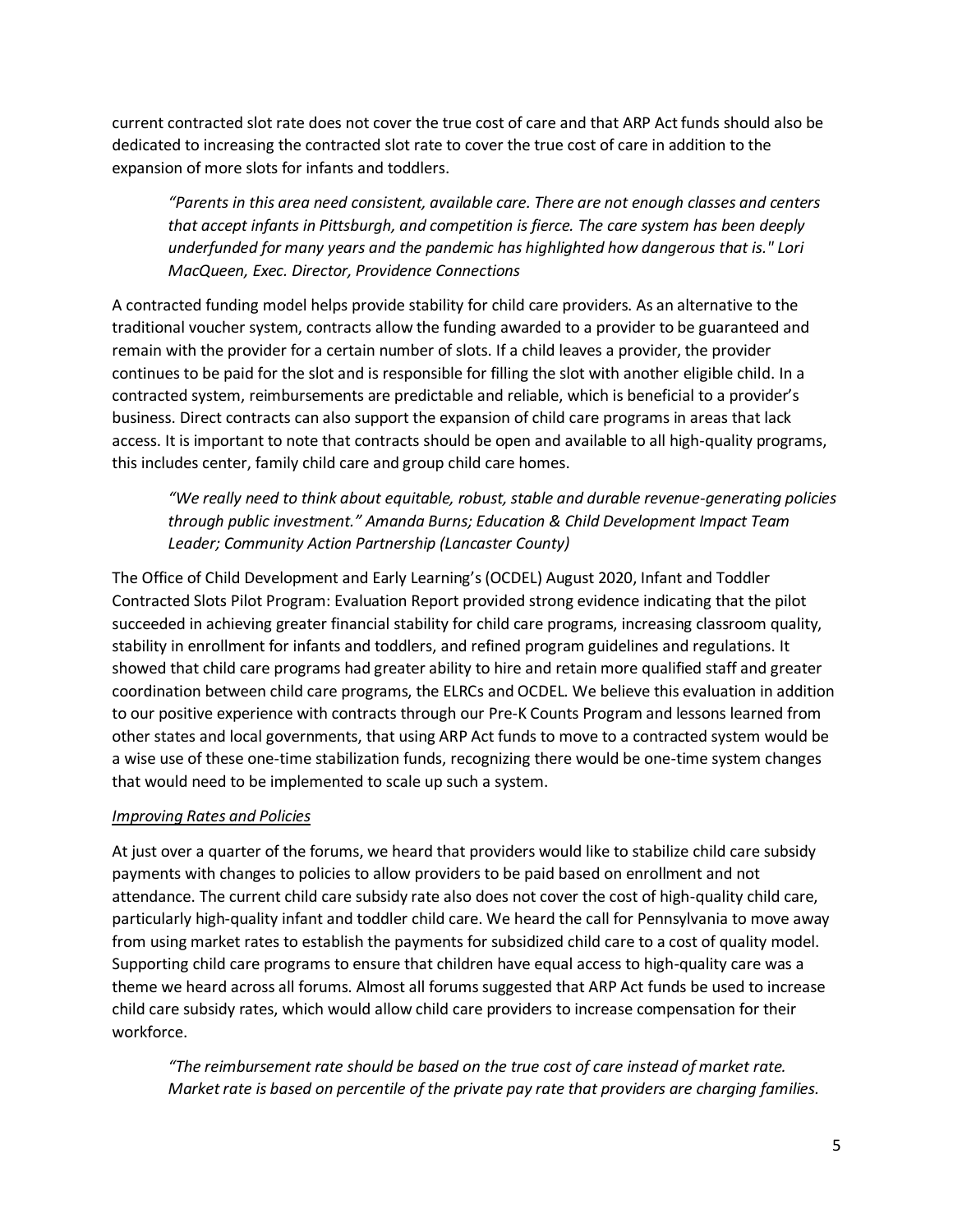*When providers are being reimbursed based on a market rate that is not enough to cover the true cost of care, providers will have to raise the private pay rate. This will hurt working families AND providers, especially for cities with higher poverty rates like Philadelphia." Sim Loh, Family Partnership Coordinator at Children's Village (Philadelphia County)*

"I think families must be educated to understand the true cost of care and how they are being *supported even when it is still costly. I think families should also be educated on managing budgets the same as businesses should be educated. There are families that don't qualify for anything at all, and they really do need support. If the true cost of care was incorporated in the funding and the income guidelines where different child care would be better supported for both the families and the child care program." Laverne Cheeseboro, Owner/Director of Heavenly Made Creations (Philadelphia County)*

Pennsylvania's child care subsidy base rates were increased on March 1, 2021, placing reimbursement rates at approximately the 40th percentile of the market rate or the amount charged by the lower 40% of the area's providers, but this does not cover the true cost of care. The federal government requires rates to be at the 75th percentile, and 66% of survey respondents believe that rates should be increased to the 60th percentile utilizing ARP funds.

It was noted during the forums that staffing struggles have been due to lack of competitive wages. Providing a child care subsidy rate that covers the true cost of care, will no longer require private pay families and providers to shoulder the cost of compensating teachers and staff appropriately. Covering the true cost of care would eliminate the gap that exists between the child care subsidy rate and the private pay rate and would remove the need for providers to pass this difference on to low-income families in order to cover their costs.

*"ELRC base rates would need to double if not triple. Even paying parents can't pay enough for facilities to bring in enough to pay staff the wages they need. Wages take 60-80% of budget so if that category needs [to be] raised to pay staff more, and it needs to be significant." Jessica Shertzer; Owner; Webster Early Learning Center, Nature & Nurture Discovery School, & Linglestown Early Learning Center (Dauphin and York Counties)*

*"We'd like to see these funds be used to better understand the costs of delivering high-quality care and that our subsidy reimbursement rates and any investments overall in the infrastructure of child care need to reflect these costs and that we're looking for a policy infrastructure that provides for intentional and ongoing investment that position all of us as providers to both preserve and expand the availability of high-quality care across our communities for all families that seek it." Kim Follett, CEO Play & Learn (Montgomery County)*

By increasing provider rates for CCW, Pennsylvania can also incentivize providers to increase capacity and serve more families that are eligible for child care subsidy and ensure the sustainability of child care programs as businesses in the community. Increasing rates help children receive high-quality care and increase access to care, including during nontraditional hours. Providing an add-on rate for programs that offer nontraditional hour and weekend care would provide more stability for providers. Special attention should be given to increasing compensation for home-based providers.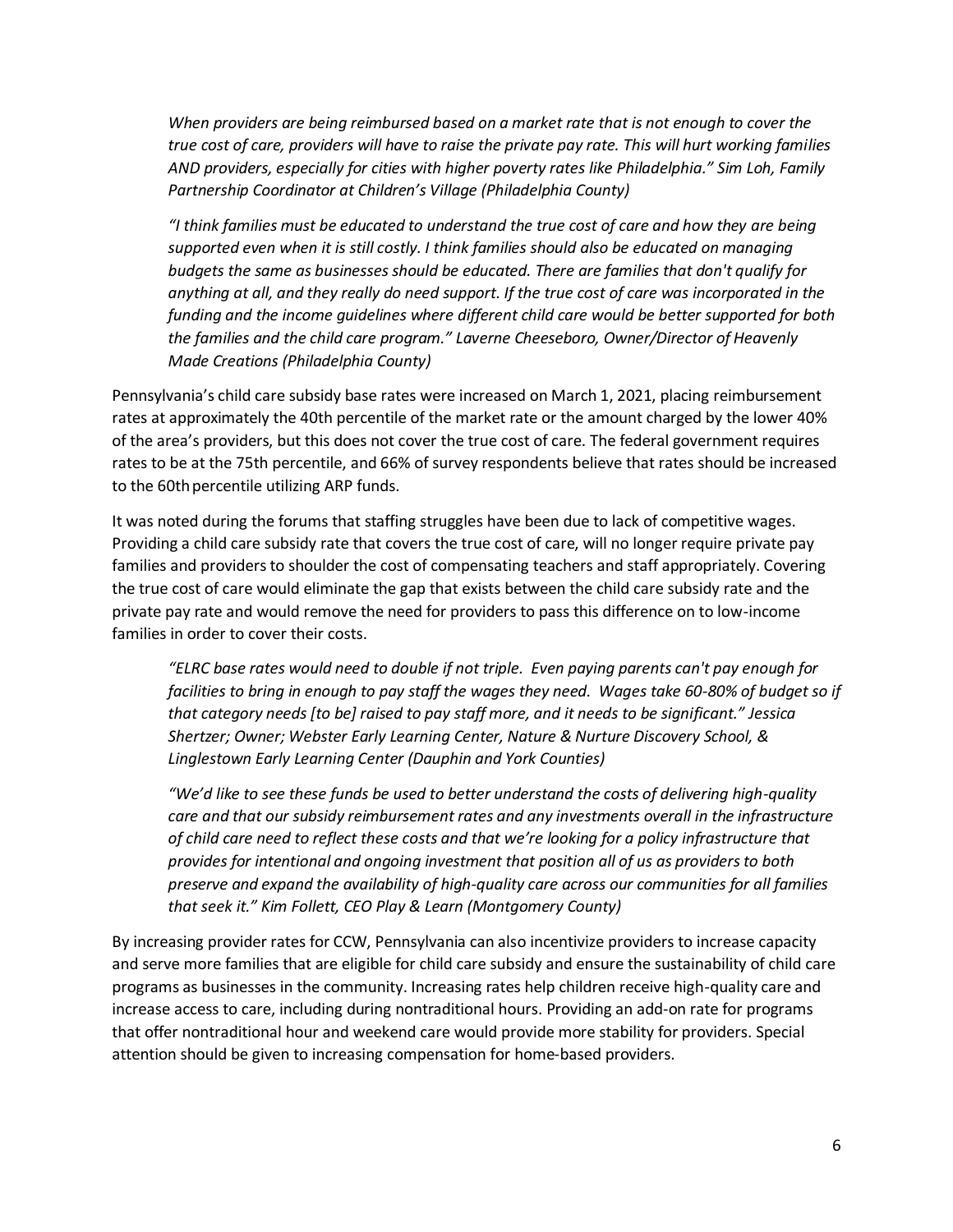*"We operate 24 hours a day 7 days a week. We are essential workers. We should be afforded the same opportunities/resources of other essential services." Lesely Crawford, owner ABK Early Learning Center (Allegheny County)*

*"When parents don't have reliable, affordable quality child care, their work suffers, their productivity plummets, they have difficulty advancing in their careers…We must reimagine a dynamic and more robust child care and early education infrastructure that serves our families and shapes our workforce." Wico van Genderen, President/CEO, Greater Wyoming Valley Chamber of Commerce and Greater Wilkes-Barre Chamber of Business and Industry (Luzerne County)*

In addition, it was suggested that tiered reimbursement rates be increased for STAR 3 and 4 providers to further incentivize moving to high-quality.

## **Workforce Compensation Strategies: Recruitment, Retention and Compensation**

At all of the forums, providers expressed their desire to see the Keystone STARS Education and Retention Awards (ERAs) reinstated and fully funded with the use of these federal funds. The survey results indicate that 25% of respondents support the reinstatement of the ERAs. For 17 years, the ERAs were provided to teachers and directors who have achieved higher degrees and credentials with an award for their educational milestone. The awards were ended this year without public input. Start Strong PA would support the necessary improvements to these awards so that they are equitable and increase and maintain the number of high-quality programs.

*"Imagine after all the work our staff has done to keep the center open, the kids safe, and to provide care and education, that their ERA was cut. These [ARP] funds must address compensation to support the workforce." Lori MacQueen, Executive Director, Providence Connections (Allegheny County)*

In addition to reinstating the ERAs, it was suggested that ERAs be paid out over the course of the year and that the wage ceiling be raised to expand eligibility. Another panelist suggested that ERAs be paid directly to the workforce and not be funneled through the program to eliminate the administrative and financial burden.

At a third of the forums, providers would like to see dedicated funding to reinstate the Merit Awards as well.

In order to recruit and maintain staff, providers at almost all forums said that American Rescue Plan Act funds should be used to provide sign-on bonuses to new hires and bonuses for existing staff.

*"When I eventually hire staff, I end up losing them…I lost somebody a few weeks ago. She was able to make more money standing outside in a booth at Wal-Mart delivering packages to people who ordered online. I can't compete with somebody making \$16 anhour…I just can't." – Dawn Stear, Director, First Friends (Bucks County)*

*"One of our most significant threats to supporting families who need child care is our lack of ability to hire teachers. Not only have we lost slots due to centers closing, but many of the centers that decreased enrollment due to COVID are also struggling to increase slots because of the teacher shortage. When COVID is over and we can return to pre-COVID enrollment, the lack*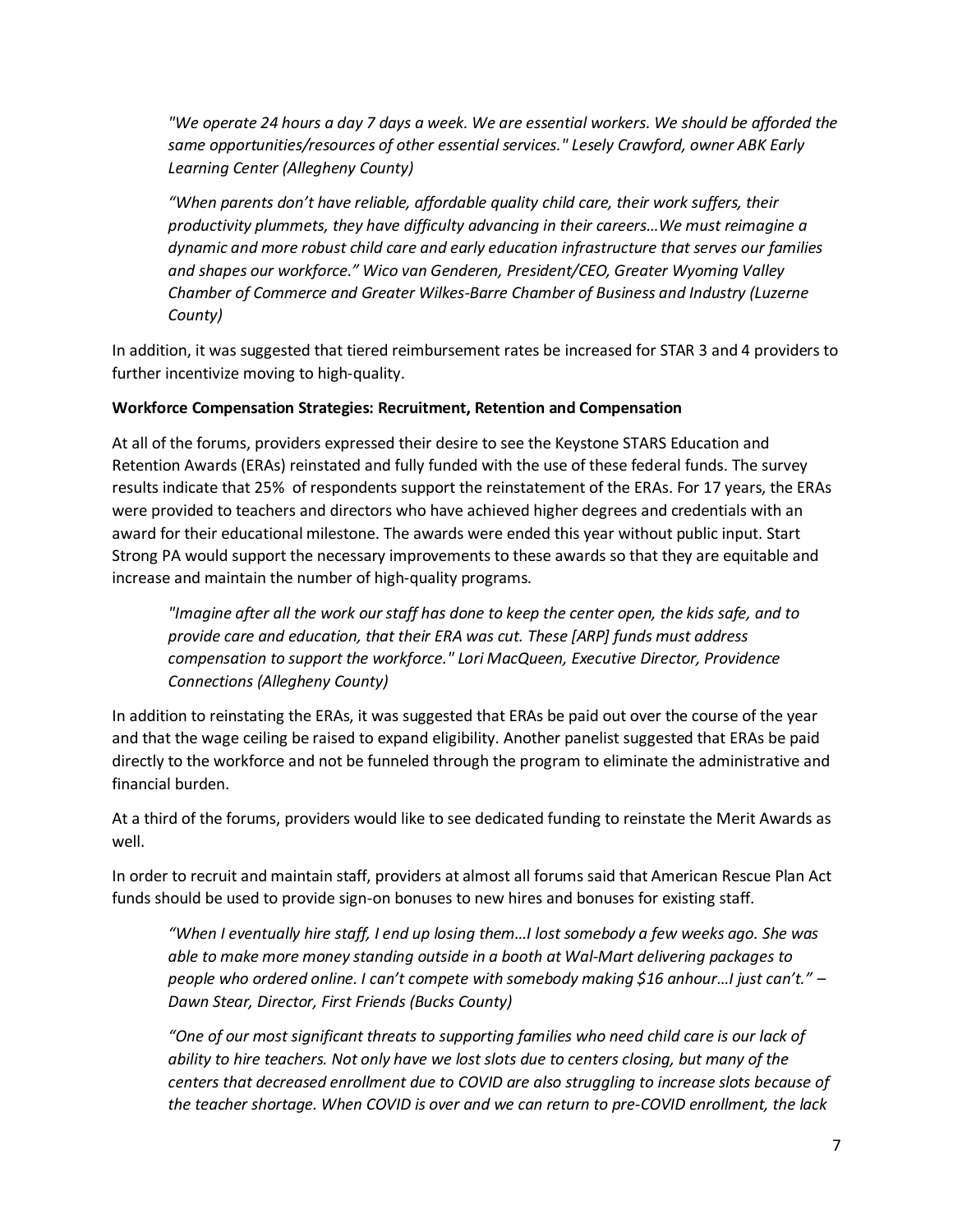*of teachers will prevent this from happening, thus negatively affecting PA's workforce." Sharon Amick, Carriage House Children's Center (Allegheny County)*

The child care workforce is currently not fairly compensated comparable to their qualifications, experience and job responsibilities. It was suggested that an incentive be established to reward staff for experience and/or years in the field. According to recent data from the Center for the Study of Child Care Employment, Pennsylvania child care providers earn an average wage of \$10.69/hour. This means that nearly 50% of child care teachers qualify for government subsidies. Even with these low wages, child care subsidy rates do not cover the true cost of care. We heard at almost all forums that the child care workforce should be compensated at higher levels.

*"We have the same degree as teachers in school districts and we see turnover due to this. I would like to see staff salaries and benefits increased to show how we value them." Eva Wood, Director, Latrobe Kinder Schull (Westmoreland County)*

An increase in compensation, including comprehensive benefits can be realized when the true cost of care is provided. Addressing the true cost of care is an effective way for providers to be supported and stabilized within their communities.

*"I spoke with a local superintendent who told me that their benefits line item is 33% of the wage.With child care, you are looking at 0 to 2% of a budget. If you are blessed to have Pre-K Counts or an Infant/Toddler Contracted Slots, then it is around 10 to 20%, but not every program has that luxury." Dr. April Torrence, CEO, Zion Education Center (Mercer County)*

*"I want to provide benefits to my staff, but I cannot afford to." Lynda Mussi, Director, Learning Station, State College (Centre County)*

This will help move the child care workforce out of the artificially low poverty line and help recruit and retain the child care workforce.

*"A study funded by the William Penn Foundation found that many centers do not pursue quality care because they cannot afford quality teachers. As if quality should be an option! A quote from this study tells us early childhood staff who hold a four-year degree and work in a child care setting earn on average \$24,000 a year, roughly half the salary of their public school counterparts, and on top of that only 25% receive employer funded health insurance. Even less than that have retirement benefits. Are those circumstances in which we would even want to work? Yet, we ask ECE teachers to live in poverty, which is a form of trauma and serve children who also, many of whom have been traumatized." Zakiyyah Boone, CEO, Wonderspring (Delaware, Montgomery and Philadelphia Counties)*

The survey results indicate that 25% of respondents support the establishment of specific funds to support benefits for all staff at child care programs, like health care, retirement and paid time off.

*"The focus here really needs to be on our staff and compensating our staff fairly for the jobs that they do – that is the most important thing when we are looking at the quality of our child care program." Kim Shearer; Owner/Executive Director; Tender Years, Inc. (Cumberland County)*

It was also suggested that teachers who have degrees should be compensated at higher rates. Compensation for early childhood education teachers, assistant teachers, and teacher aides should be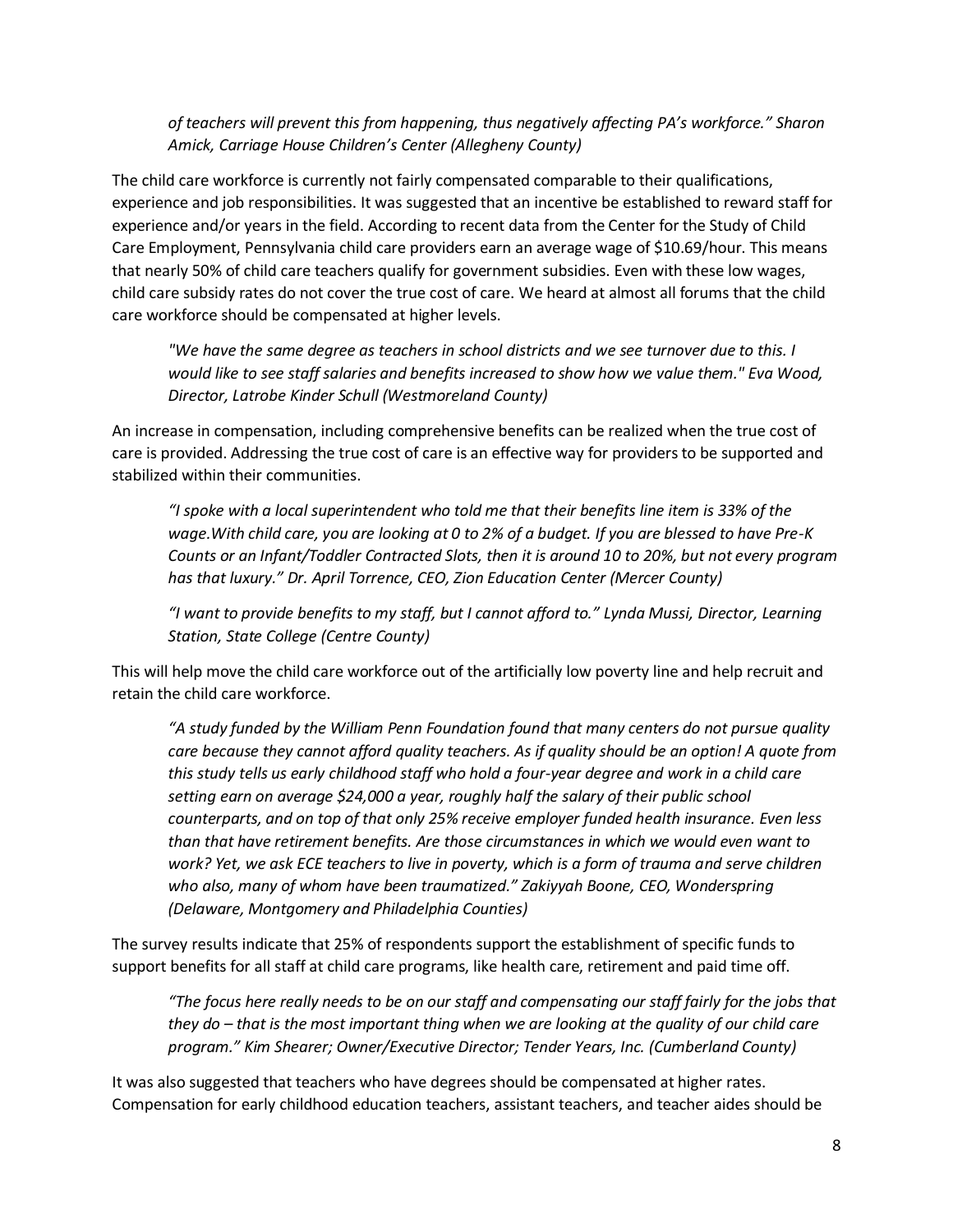based on their credentials. The child care workforce with degrees and education comparable to public schools should receive wages and benefits comparable to public schools. Further consideration should be given to the geographic region that the program is located in and adjust salaries based on the region to account for cost-of-living differences.

#### **Strategies to Improve Program Quality and Support Teacher Credential and Degree Achievement**

At over half of the forums, the expansion of T.E.A.C.H. Early Childhood Scholarship Program and the Child Development Associate and Apprenticeship Programs supports were raised in an effort to incentivize and recruit more people to the field and also support their journey towards credential and degree achievement. It is critical that these programs be offered statewide in languages other than English to further grow the diversity of those pursuing early childhood education for the betterment of the profession, teacher, children, and families.

Teacher-child relationships play a critical role in quality environments. The teacher-child relationship is the center of quality. Early childhood teachers are responsible for creating a safe, nurturing, and responsive environment for children. High-quality teachers recognize the importance of supporting the growth of a child's social, emotional, physical, and cognitive skills, with the best results occurring when quality practices are consistent and continue throughout a child's time in the program.

*"We are not babysitters. We are not even "day" care workers because we are not watching days, we are watching children and taking good care of them. We are teachers, we care for children, we educate, we individualize, and we help students make connections [that] last a lifetime. We are building brains!" Nancy Frederick, Director, The Learning Center, Third Street Alliance for Women and Children (Northampton County)*

One third of forums also noted that providers wanted training and technical assistance that would focus on financial management of their programs, as well as to maximize their dollars. It was suggested that early childhood education experience should count just as much as a degree. Higher education institutions should work with the child care sector to develop a mechanism to convert this experience to college credit. Establishing an incentive program for those in the field to complete degrees was also suggested.

At a third of the forums, we heard that providers would like dedicated ARP funds to support them in moving up STAR levels and make the necessary improvements. Recognizing that only 42% of child care programs are high-quality (STAR 3 or 4), 60% of survey respondents believe that increased support is needed for STAR 2 programs to move to STAR 3, such as providing quality coaching, mentoring, curriculum costs and professional development. Providing coaching to home-based providers was noted. At almost half of the forums, providers raised that they would support ARP funds going to capital improvement grants so that they could make necessary upgrades and improvements to maintain or improve their STAR rating.

## **Child, Family, and Provider Mental/Behavioral Health Support**

At over half of the forums, we heard ARP Act funds should be dedicated to ensuring that mental and behavioral health and early intervention supports are available, particularly Infant and Early Childhood Mental Health consultants be accessible to those that need them. Dedicated funding specific to serving the early childhood education field would ensure that all children who need one-on-one support have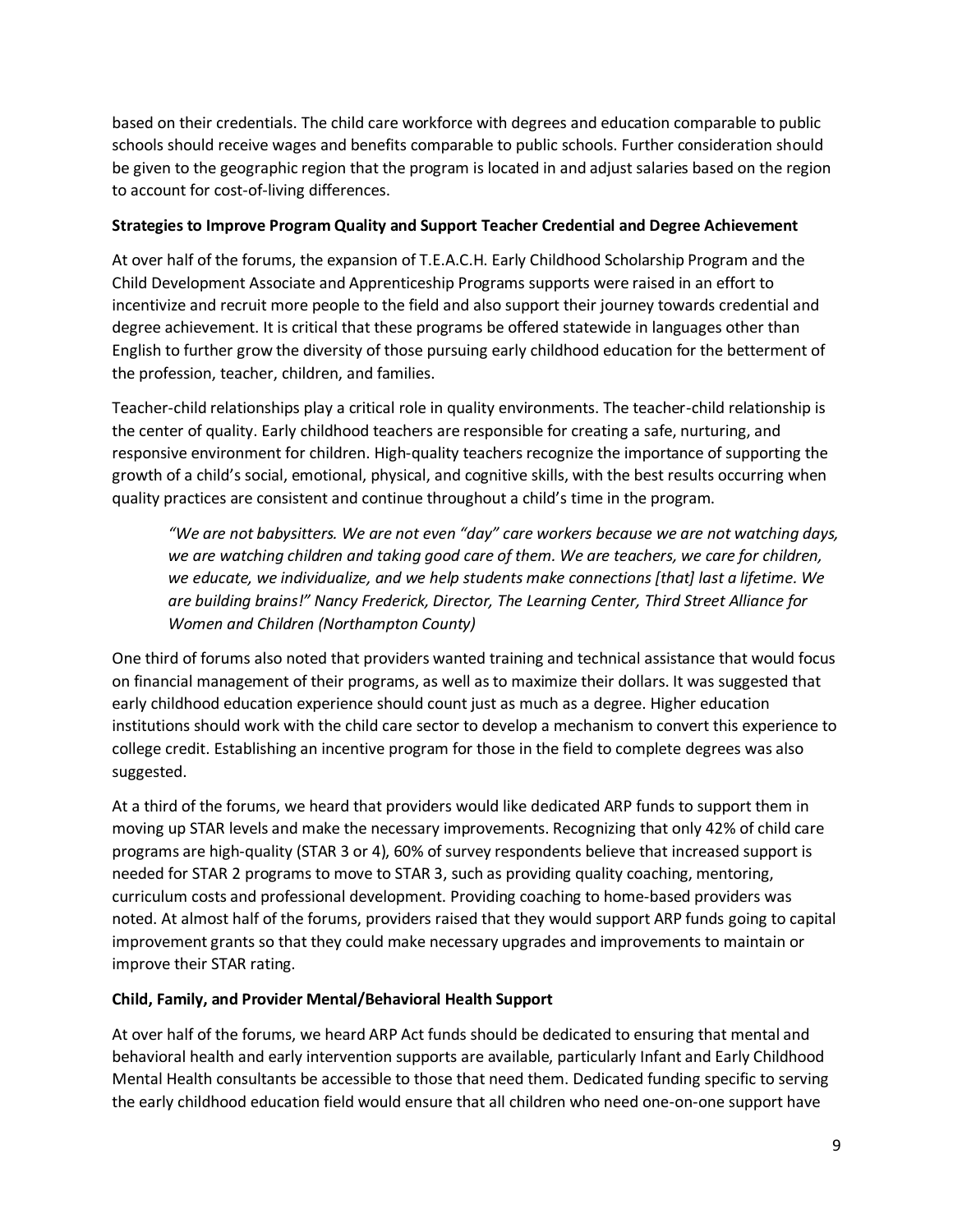access. Additional suggestions included lowering classroom staff-to-child ratios and temporarily increasing rates to help providers cover these costs. Investments in child health and mental health consultants help early childhood educators implement practices that promote healthy and safe environments for young children, in physical and social-emotional ways. We heard at over half of the forums that need outweighed the services available; we cannot let young children be without these needed supports.

*"Many times the high-quality programs end up funding an extra teacher to be in that room to make sure that that child gets the services that they need, as well as being able to maintain high quality for the rest of the classroom. When we do have children who are diagnosed with mental health issues and need these kinds of wrap-around services, that there be some kind of support from the state to support lower ratios – so that they can engage in those social activities and get high-quality education without the child care's funding the services." Theresa Rodgers; Child Enrichment Program Administrative Officer; YWCA Gettysburg (Adams County)*

Hiring child care staff that had specific training and credentials to support children with special needs may be more beneficial to a child care program than a Therapeutic Support Staff.

*"Our number one struggle is recruiting and retaining staff. We have an empty classroom AND a*  waiting list. Our staff are exhausted." Abigail Enz-Doerschner, Once Upon a Time, Early Learning *Center (Washington County)*

*"Teachers feel abandoned. They don't feel supported in their classrooms." Janine Figiel, Jolly Toddlers (Bucks County)*

Providing classrooms with necessary adaptive materials that would support children and teachers would be beneficial. In addition, training teachers on trauma-informed care and providing consultants to support this practice in the classroom would benefit children and teachers. It was suggested that coordinators that link the services provided in child care to the K-12 world would benefit children with special needs.

## **Ideas Not Put Forth as Recommendations**

There were so many excellent ideas captured during the 12 forums from panelists and over 600 participants, as well as and from the 900 survey responses. We needed to ensure that a majority of the recommendations we put forward were sustainable. In addition, some ideas that were raised require additional time for research and development, or even would require additional legislation or regulation to implement. Still others may not be implemented using the ARP Act funds or did not receive strong support through all forums and the survey. Examples include:

- At the majority of the forums and through survey responses it was recommended to increase income eligibility levels for child care subsidy. While we wholeheartedly agree that more families need access to child care, expanding eligibility requires a sustainable funding source and the eligibility criteria is currently set in regulation.
- At almost half of the forums, providers raised that they would support these dollars going to reinstate loan forgiveness or tuition assistance. At a third of the forums it was suggested that a pool of qualified and approved substitutes be established as a support to child care programs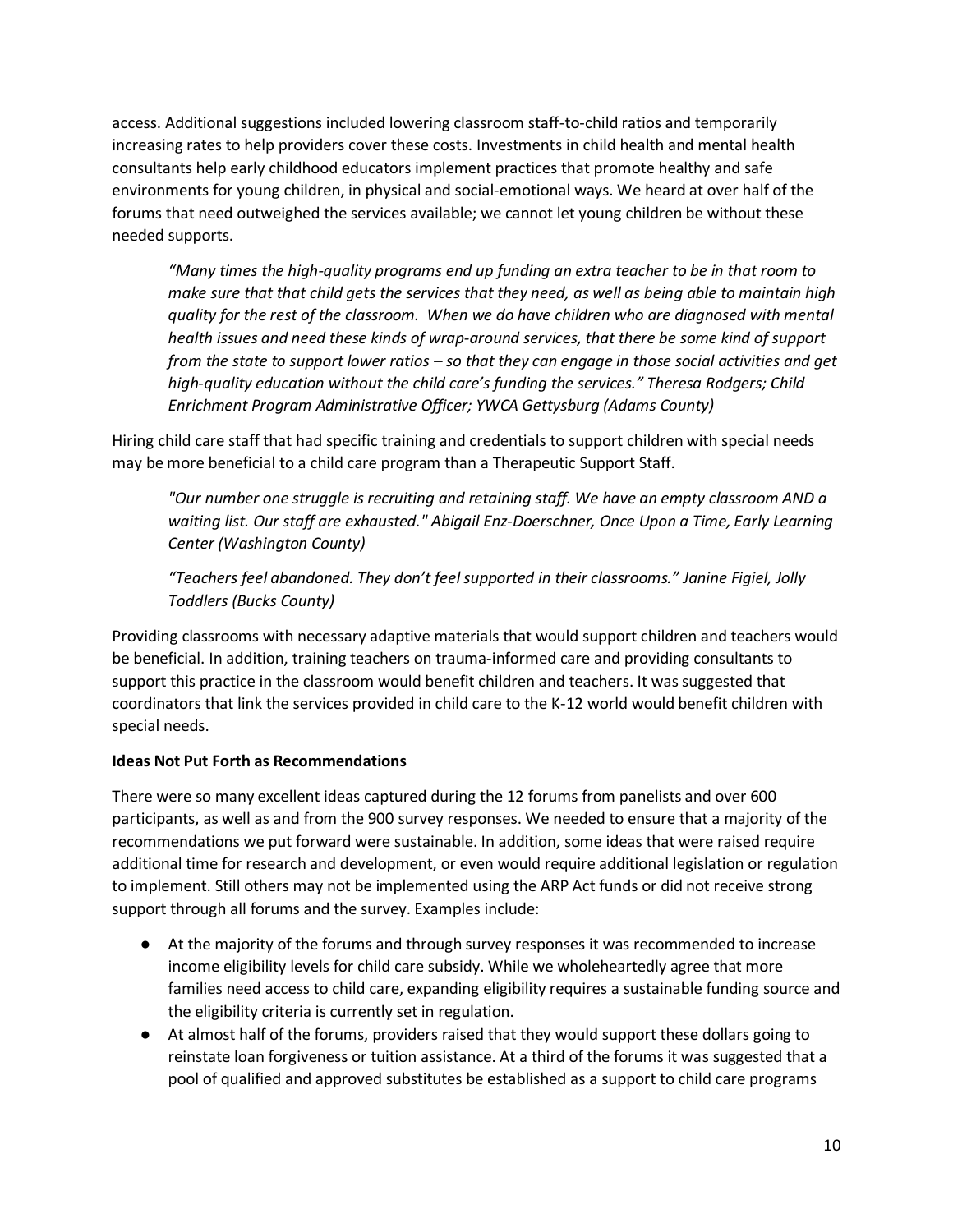who need them from time to time. We recognize implementation would require much more time and research for the best path forward related to these ideas.

- In one forum it was suggested that LEARN networks should be reestablished to create connections with school districts. This was not an idea raised broadly by providers or families.
- Ideas related to Pre-K Counts; ARP Act funds may not be used for this purpose.

# **START STRONG PA POLICY RECOMMENDATIONS**

#### **Fast-Tracked Policy Recommendations**

There are five policy recommendations that emerged from Start Strong PA's field forums and surveys that can be passed through budget enactment in the fiscal code before the end of June 2021, when the state budget will be finalized. Because these five policy recommendations could be achieved expeditiously with support from the General Assembly and provide much needed immediate relief for families and child care providers, it is Start Strong PA's position that these recommendations be put forth first, while including a sixth recommendation for the formation of a five-party workgroup that would convene within 60 days to consider the remaining recommendations listed below.

The following policy recommendations would require ARP funds to be used immediately through budget enactment:

- Provide payments to child care providers serving families receiving subsidy to be used exclusively for recruitment of new staff and retention of existing staff. Payments would be calibrated based on size/capacity of the child care program. This would address the current challenge of hiring and retaining staff, allowing more children to be served.
- Eliminate copays for families receiving subsidy. Use ARP funds to reimburse child care providers for loss of copays. This would relieve families of a financial burden as they return to work post-pandemic and ensure providers receive stable payment.
- Advertise the child care subsidy program, focusing on targeted geographic areas, to assist more families in getting back to work. Designate ARP funds to fund all child care subsidy slots so no family has to wait to receive services.
- Pay subsidized child care providers based on enrollment and not attendance beginning July 1, 2021 through 2024, consistent with proposed child care subsidy regulations. Retroactively pay subsidized child care providers who have suffered losses due to under-enrollment from September 1, 2020 through June 30, 2021. Base payment on pre-pandemic enrollment and account for the difference between those losses and any pandemic payments made through federal stimulus funds. This would provide financial stability for child care providers while enrollment increases as parents return to work.
- Fund an additional 3,000 high-quality, contracted infant/toddler slots to help more families get back to work.
- Create a five-party workgroup that would convene within 60 days of the signing of the fiscal code, which would include the majority and minority Appropriations Committee Chairs in the House and Senate and a representative of the Governor's Executive Office. The working group will consider the remainder of the Start Strong PA field forum and survey recommendations as they determine how the remainder of funds will be spent.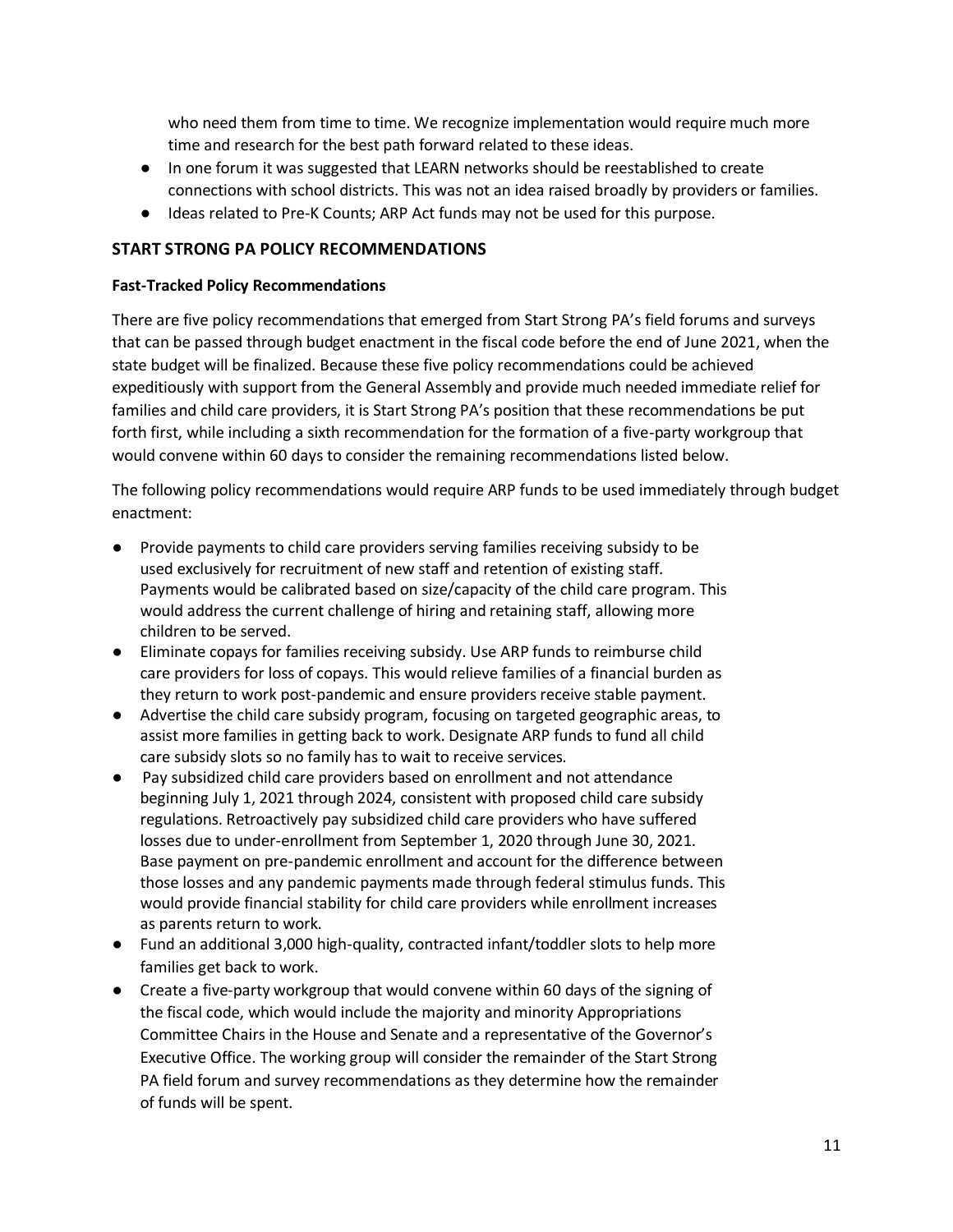The remainder of the policy recommendations that emerged from Start Strong's 12 field forums and surveys are divided into three categories based on who the policies would most directly affect: families, both families and child care providers, and child care providers. We used the frequency in which themes were brought up as an indication of the importance of the recommendations to the parents and providers. The policy recommendations listed below reflect what the majority of parents, providers, and community stakeholders believe ARP funds should be spent on. Each theme of policy recommendation includes indication of how frequently it was discussed across the 13 possible input venues (12 field forums plus the survey results).

At the time of the field forums, the federal guidance on how to use the ARP child care funds were not available. As a result, these recommendations are not categorized by stabilization fund, visionary spending, or child care entitlements. However, we do indicate which policy recommendations would incur one-time costs compared to those which would require an initial investment and long-term strategies for continued funding support.

## **Recommendations to Support Families**

#### *Public Education Campaign for High Quality Child Care*

*(One-time cost, discussed in 11 out of 13 forums/survey results)*

- Increase ease of access to child care subsidy system through a targeted public education campaign, with a specific focus on elevating high-quality child care.
- The education campaign must also elevate the child care workforce as a profession, highlighting that staff are credentialed and highly trained.
- Provide training for child care staff on how child care subsidy works so they can work more closely with families to navigate the system.
- Incorporate families' voices in the formation of the public education campaign.
- Engage pediatricians, OBs, public health officials to participate in the public education campaign.
- Make use of interpretation/translation services to make sure the public education campaign penetrates hard-to-reach communities, such as families in rural communities, families of color, and families facing language barriers.

One of the most overwhelming recommendations that child care providers discussed was a need for a public education campaign that would not only assist with increasing access to the child care subsidy system, as well as advertise and explain eligibility for services, but also highlight and elevate the child care workforce as a profession. This campaign would represent a one-time investment during a critical time when families are returning to work and trying to make informed decisions about child care. The public education campaign must include the voices of a diverse group of families, which will require the use of translation and interpretation services to ensure that the public education campaign will penetrate hard-to-reach communities.

In order to leverage the campaign and ensure maximum distribution, OCDEL must work closely with community stakeholders, such as pediatricians/OBs and public health officials.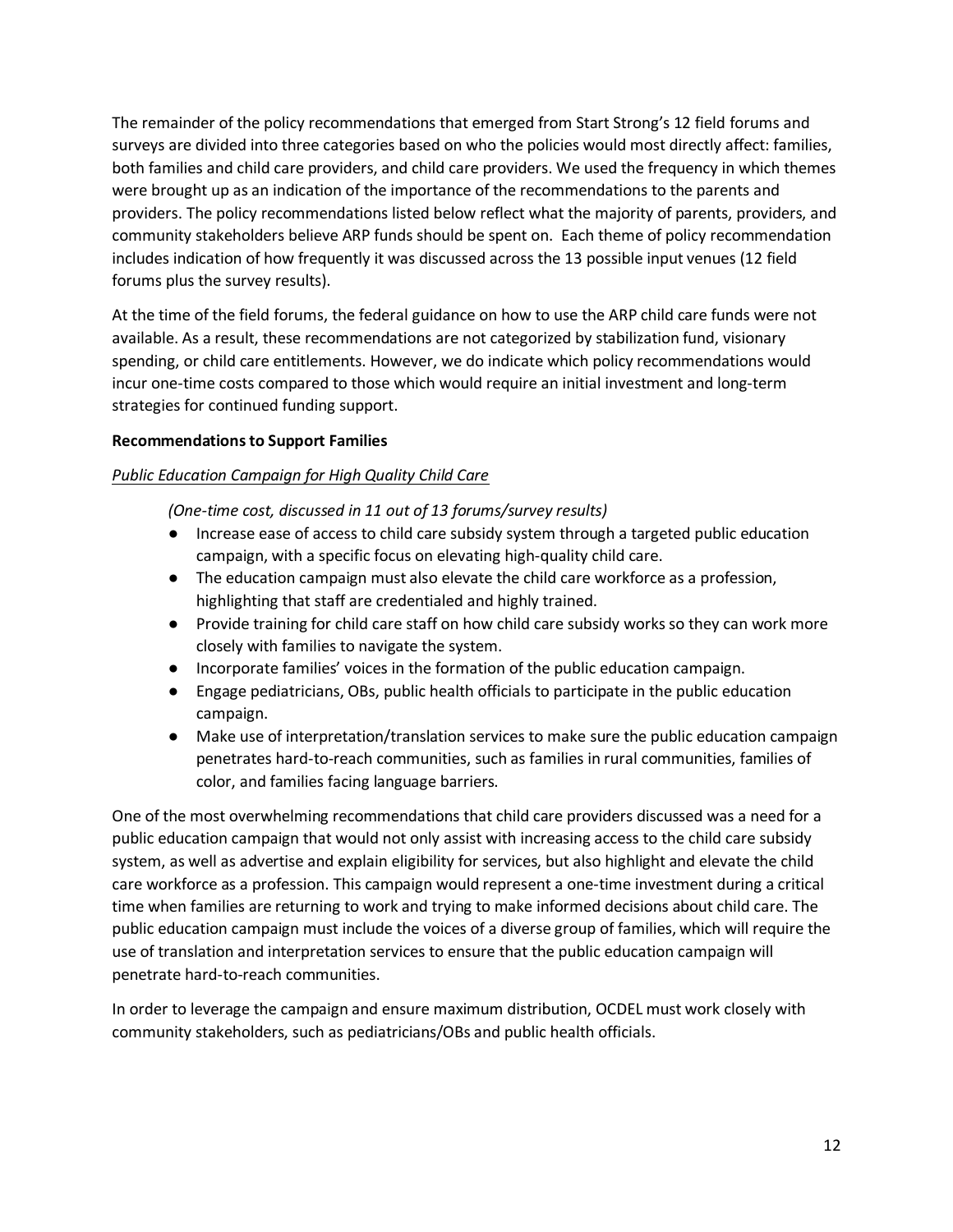## *Alleviate the financial burdens of child care for families receiving subsidies.*

*(One-time cost, discussed in 7 out of 13 forums/survey results)*

- Remove/reduce copays for families. (To be enacted first)
- Eliminate the policy of charging the difference between subsidy payments and private tuition.
- Ensure copays do not exceed 7% of families' income towards child care

Families and providers spoke at length about the pandemic's effects on their ability to cover the costs of child care. For many families, copays can add up and are a financial burden at a time when many parents feel uncertain about their economic stability. We recommend ARP funds be used to cover the cost of copays for all families receiving subsidy child care for at least one year. For the remaining two years, reduce and phase out the cost of copays by 75% and 50%, respectively.

Currently, child care providers are permitted to charge families the difference between the subsidy payment paid by the state and what the provider would normally charge as private tuition. The purpose of this practice is a blanketed acknowledgement that the subsidy payments do not cover the actual cost of operating a child care program. When subsidy payments are inadequate, child care providers face the challenge of operating their programs at a loss. At the same time, when families cannot afford their copays, it is improbable that they would also be able to make up the difference in tuition cost. While it is unclear in practice how often providers choose to charge families this difference in cost, this policy must be addressed while families recover from the effects of the pandemic. We recommend that ARP funds be used to cover the cost of the difference between subsidy payments and private-pay tuition in circumstances where child care providers feel it is necessary to charge families the difference.

Both of these policies to reduce copays and eliminate the policy of charging families the difference between subsidy payment and private tuition are a step towards the ultimate goal of keeping costs for families below 7% of their income, a policy recommendation that has been put forth in a number of avenues by lawmakers<sup>1</sup>, government agencies<sup>2</sup>, advocates, and researchers.

# *Support vulnerable families' access to child care subsidies, prioritize foster and homeless children.*

*(Initial investment; discussed in 5 out of 13 forums/survey results)*

- Ensure that there are no families on the waitlist for Child Care Works (CCW). (To be enacted first)
- Support foster and homeless families.

While the pandemic temporarily resulted in a reduced number of families on the waitlist for child care subsidies, and while it is true that at times there was no waitlist during the pandemic, the reopening of schools and economic recovery of our communities will increase demand for child care subsidies over the course of the next few months. The child care system in Pennsylvania must be prepared to seamlessly transition families back into subsidy care in order to continue to support economic recovery efforts. ARP funds should be used to ensure that no family must sit on the waitlist for longer than

<sup>1</sup> [https://www.murray.senate.gov/public/index.cfm/mobile/newsreleases?ID=5466944F-F067-43AA-B3D2-](about:blank) [0EBE6CF82410](about:blank)

<sup>&</sup>lt;sup>2</sup> [https://www.acf.hhs.gov/occ/faq/child-care-and-development-fund-final-rule-frequently-asked](about:blank)[questions#Equal%20Access](about:blank)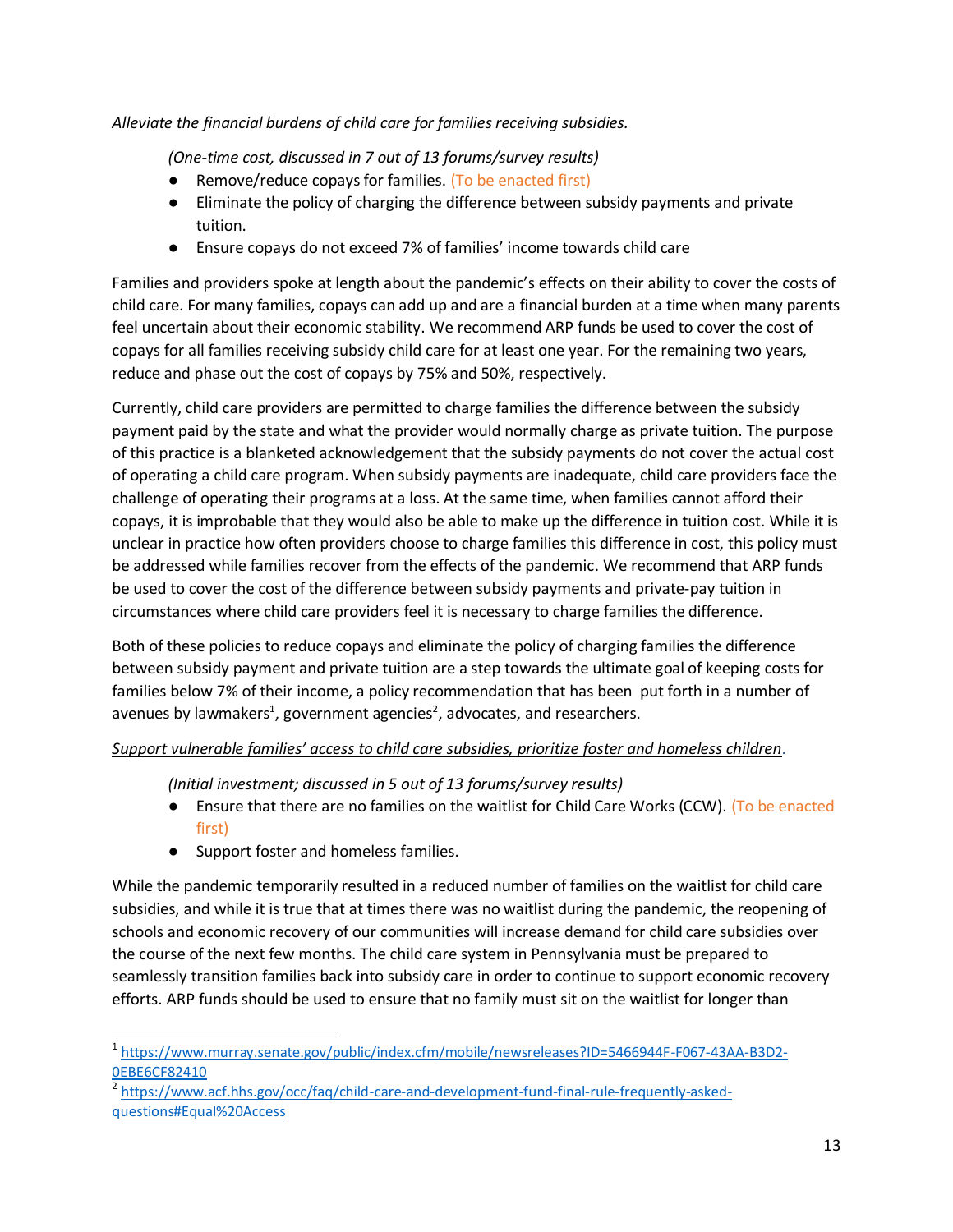necessary. This is especially true for vulnerable families experiencing homelessness or children who are currently placed in foster care. Because of the ongoing needs of these families, ARP funds will need to be used as an initial investment. Lawmakers will need to leverage state dollars to ensure that families facing vulnerable situations are not forced to wait for child care services.

#### **Recommendations to Support Both Families & Providers**

# *Support families and child care program staff with special needs, including but not limited to mental health, behavioral health, and early intervention services.*

*(One-time cost, discussed in 8 out of 13 forums/survey results)*

- Increase staffing support by providing one-on-one caregivers, introducing lower classroom staff-to-child ratios or weighted ratios, and temporarily increase rates to cover these costs.
- Hire child care staff with specific expertise as opposed to Therapeutic Support Staff (TSS).
- Provide classrooms with adaptive materials to support children with special needs.
- Provide training and consultants to support trauma-informed care.
- Provide coordinators that link services in child care to K-12.
- Work with behavioral health and early intervention services to bridge gaps in service, leveraging their expertise and knowledgebase.

Perhaps one of the most concerning revelations to emerge from our forums and survey results was the profound impact that the pandemic has had on the mental health and wellbeing of families, children, and child care program staff. This was also true for children with special needs or those in need of early intervention services. Child care providers reported seeing behavioral changes in their children consistent with those who have experienced trauma. The special needs of children, their families, and program staff during the pandemic highlighted the need for additional investments in mental health, behavioral health, and early intervention services.

Based on the recommendations from parents and child care providers, we recommend using ARP funds to support the hiring of additional staff with expertise to directly address the mental and behavioral needs of children and their families. Too often, programs must rely on consultants or outside services due to limited funds. ARP funds should be used to hire dedicated staff to reduce the classroom ratios where children may have special needs. Additionally, ARP funds should also be used to equip classrooms with the materials and technology needed to fully service children with special needs. Finally, the ARP funds provide an opportunity to hire liaisons who could link services between child care programs and K-12 schools, as well as ensure a seamless transfer of services between programs and behavioral health and early intervention services.

## **Recommendations to Support Child Care Providers**

Perhaps the most frequently discussed theme across all 12 field forums and surveys was how child care has long been underinvested in and, as a result, faced a great deal of strain during the pandemic. It is an understatement to say that the pandemic highlighted the need for additional investments in child care programs, especially the need for investment in the child care workforce. The ARP funds provide an opportunity to reimagine what a stable government-funded child care system could look like. Start Strong PA's policy recommendations for supporting child care providers is divided into two categories based on whether the recommendation could be achieved within the scope of a transition to a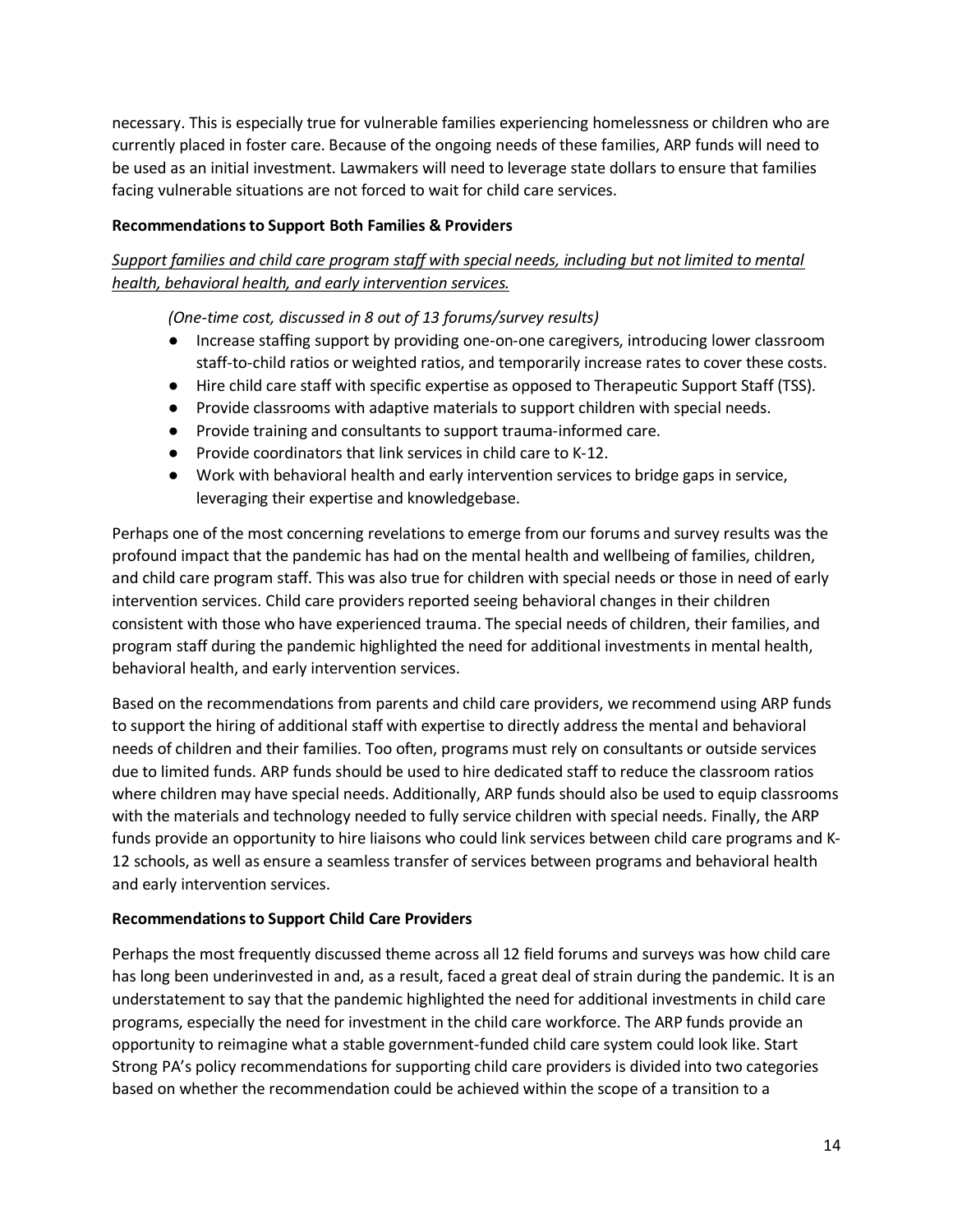contracts-based child care system. We first discuss the needs of the child care system outside of contracts before reviewing what a transition to a contracts-based system would look like.

## **Policy Recommendations outside of Contracts**

*Reinstate the Education Retention Awards (ERAs) and Implement Initiatives to Retain Current Employees*

*(Initial investment, discussed in 13 out of 13 field forums/surveys)*

- Bonus/stipend to retain employees. (To be enacted first)
- Pay the ERAs over the course of a year, not once a year.
- Pay ERAs direct to the workforce versus to programs.
- Raise wage ceiling to qualify for ERA.
- Create an incentive to reward staff for gaining experience/years in the field.

Without a doubt, the most frequently discussed policy recommendation as it pertains to the workforce was the reinstatement of the ERAs. The elimination of the ERAs during the pandemic was a blow to the morale of child care staff, many of whom had come to depend on the awards as a financial cushion during uncertain economic times. While the primary policy recommendation from child care providers was to reinstate the ERAs, there is also opportunity to improve how the ERAs are distributed in order to improve equity goals. Currently ERAs are paid out once a year so staff must wait to receive their benefit. ARP funds should be used to award ERAs at regular intervals throughout the year, either on a monthly or quarterly basis. Additionally, an award could be created, like the ERAs, that acknowledges the years of experience gained by child care program staff. This would incentivize staff to stay in their positions, creating greater stabilization within the child care program.

## *Increasing Subsidy Reimbursement Rates*

*(Initial investment, discussed in 12/13 forums/surveys)*

- Address cost of care and quality by investing in alternative methods of setting rates, move away from using the market rate survey.
- Increase tiered reimbursement for programs rated STAR 3 or 4 in order to incentivize movement to higher quality.
- Provide an add-on rate for programs offering nontraditional hours (including weekends).

The ARP funds provide an opportunity for OCDEL to invest in a different method for calculating the cost of care outside of the market rate. New rates should be set that account for the increased cost of providing high quality care, which would also create incentives for programs at STAR 1 and 2 to move to STAR 3 and 4. Additionally, OCDEL should compensate programs at higher rates for offering nontraditional hours to families, which would include night and weekend care.

## *Expand TEACH/CDA/Rising STARS/Apprenticeship supports and support degree achievement.*

## *(Initial investment, discussed in 8 out of 13 field forums/surveys)*

- Offer the Child Development Associate's (CDA) in other languages other than English.
- Work with higher education institutions to develop a mechanism for converting ECE experience to college credit.
- Create an incentives program for early childhood teachers to complete degrees.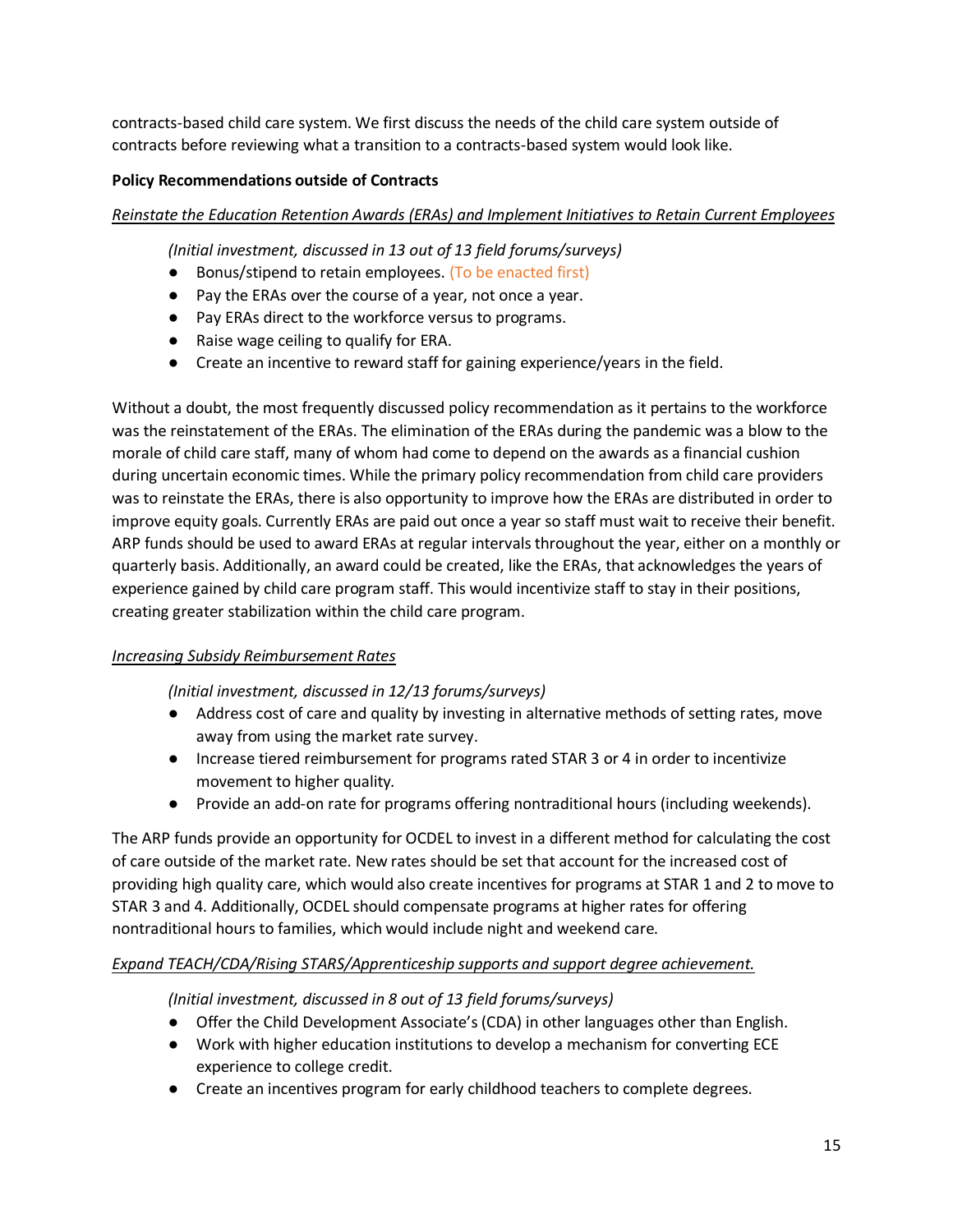In order to support programs in their movement from STAR 1 and 2 to STAR 3 and 4, there must be improvements to the higher education and apprenticeship system for the child care workforce. ARP funds should be used to invest in these programs in order to maximize the number of child care staff who move on to degree or credential achievement. This policy recommendation is also important in efforts to achieve greater racial equity within the field. In other states, the CDA credential is offered in Spanish. ARP funds could be used to cover the costs of providing the CDA in other languages and on site at child care programs.

# *Address Pandemic Related Costs*

*(One-time, discussed in 3 out of 13 forums/surveys)*

- Address revenue loss due to under enrollment during the pandemic by back-paying child care providers who were disproportionately affected.
- Provide direct payments in the form of grants to child care programs to cover operating costs, allowing providers the freedom to use funds as needed for their specific program.
- Provide hazard pay to programs that were open and served families during the height of the pandemic (March 2020 - August 2020).
- Ensure that private programs are offered the same assistance as subsidy programs when it comes to both the grants and the hazard pay.
- Provide additional payments to programs that offered non-traditional hour care during the height of the pandemic.
- Ensure that staff that could not work due to Covid-related closures receive back-pay to cover lost salaries.
- Cover the cost of air purification, ventilation, outdoor play space and individual class supply costs in order to meet COVID health and safety standards.

ARP stabilization funds must be used to address the effects of the pandemic. Since child care programs experienced the pandemic in unique ways, some being affected by the pandemic in more disproportionate ways than others, it makes sense to provide grants to child care providers which allow them the freedom to use funds in ways that would be most useful for them. This is a similar approach to which OCDEL distributed stimulus funds for the past year; however, based on feedback from child care providers, we are also recommending that hazard pay and additional funding be provided to programs that were disproportionately affected by the pandemic. While this may be an administrative burden in the previous rounds of funding, ARP funds should be able to cover the administrative costs for local ELRCs to calculate the backpay necessary for these additional grants.

## **Transitioning the Child Care Subsidy System to Contracts**

We believe ARP funds could best be used to transition the publicly funded child care system in Pennsylvania to a contracts-based system that would not only provide financial stability for child care programs, but also provide the structure necessary to offer additional benefits such as higher wages for the workforce and health care and retirement benefits. The contracting process can also be used to ensure that contracts are awarded to high quality programs or programs with the potential to provide high quality services. A contracting process would also provide an opportunity to conduct a needs assessment, address child care deserts, and ensure that awards are made in a geographic equitable way to serve the neediest communities, particularly in rural and urban areas.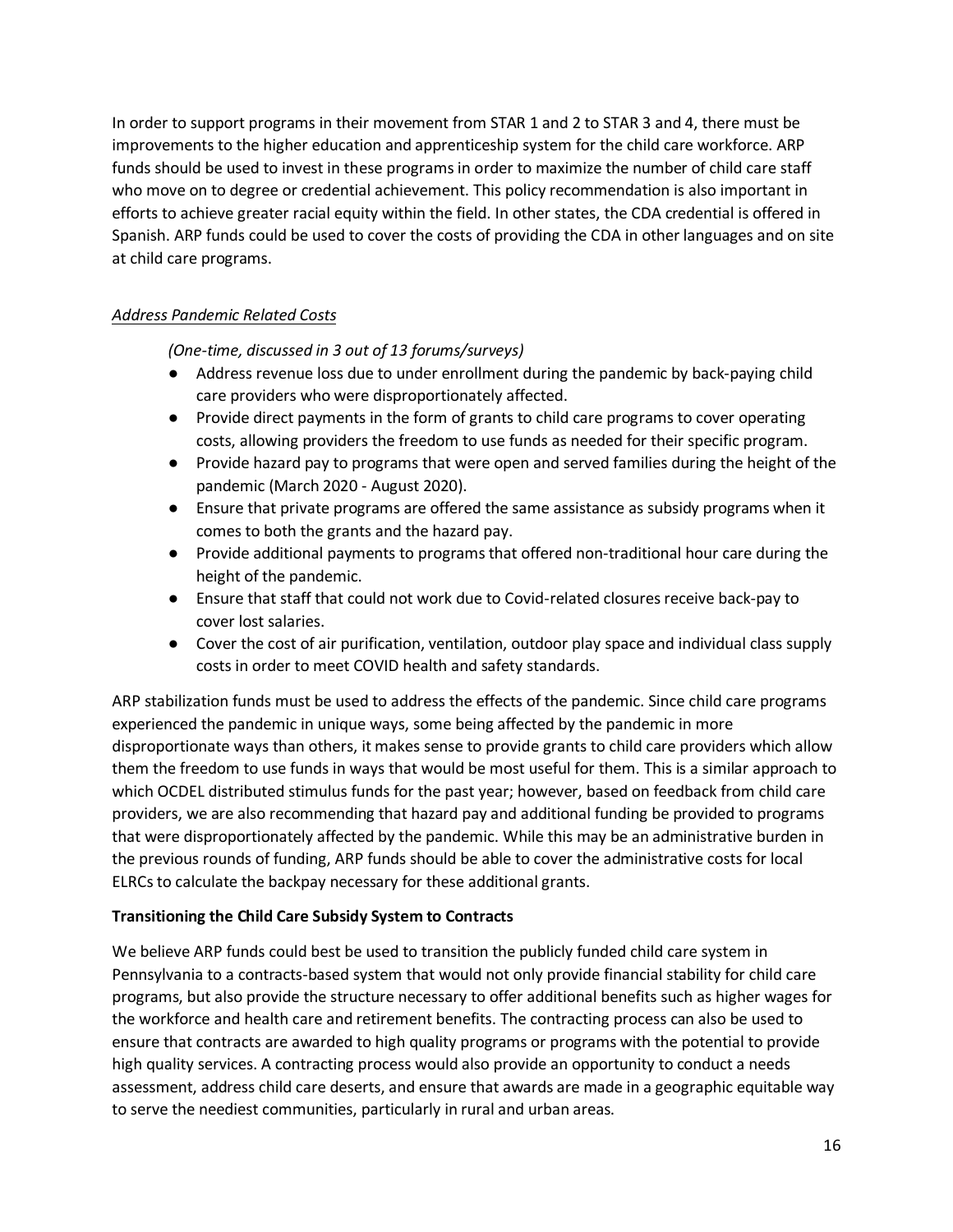This is a particularly prime time to invest in a contracts-based system because ARP funds could be used to cover the one-time costs associated with transitioning to a contracts system, such as hiring the staffing necessary to research and issue a Request for Proposals (RFP) and reviewers to score and award contracts to programs. This transition may also require additional investments in technology and software needed to manage a contracts-based system.

In order to support an equitable RFP contracting process, ARP funds must also be used to support child care programs who need additional technical assistance to submit proposals. There should be workshops offered across the state to ensure that child care providers understand the scope and asks within the RFP. Finally, it is necessary to preserve a child care subsidy voucher system for programs that cannot or do not want to participate in the contracts system.

## *Compensate staff at higher levels and make comparable to public schools*

# *(Initial investment, discussed in 12 out of 13 forums/surveys)*

- Compensate early childhood teachers, assistant teachers, and teacher aides based on their credentials, making sure salaries are comparable to public school counterparts, are marketbased, and support costs of living.
- Adjust salaries based on geographic region to account for cost-of-living differences.

The most frequently discussed policy recommendation across all 12 forums and the survey results was the need to invest in the workforce by increasing salaries for all child care staff. In most cases, providers recommended that staff be paid on par with their counterparts in public schools. Moving to a contractsbased system would allow child care providers to negotiate a living wage into their contracts with OCDEL and stabilize staffing of programs.

# *Offer comprehensive benefits packages to all child care program staff*

*(Initial investment, discussed in 11 out of 13 field forums/surveys)*

- Offer health insurance to all child care program staff.
- Offer a pension or retirement account, perhaps funded through a voluntary fund.
- Paid time off, including mental health days.

The second most frequently discussed policy recommendation that would fold into a contracts-based system would be the offering of a benefits package that would include both retirement and health care insurance. In some cases, providers mentioned that these benefits can be greater recruitment incentives than recruitment bonuses or even higher salaries. However, it should be noted that the formation of a pension or multi-employer retirement system would take time to develop and require greater stakeholder involvement from both public and private entities. A short-run option could be to use ARP funds to provide health care stipends that would allow child care program staff to purchase their own health care insurance on the marketplace. Adoption of this policy recommendation would require the convening of a workgroup to investigate all possible options.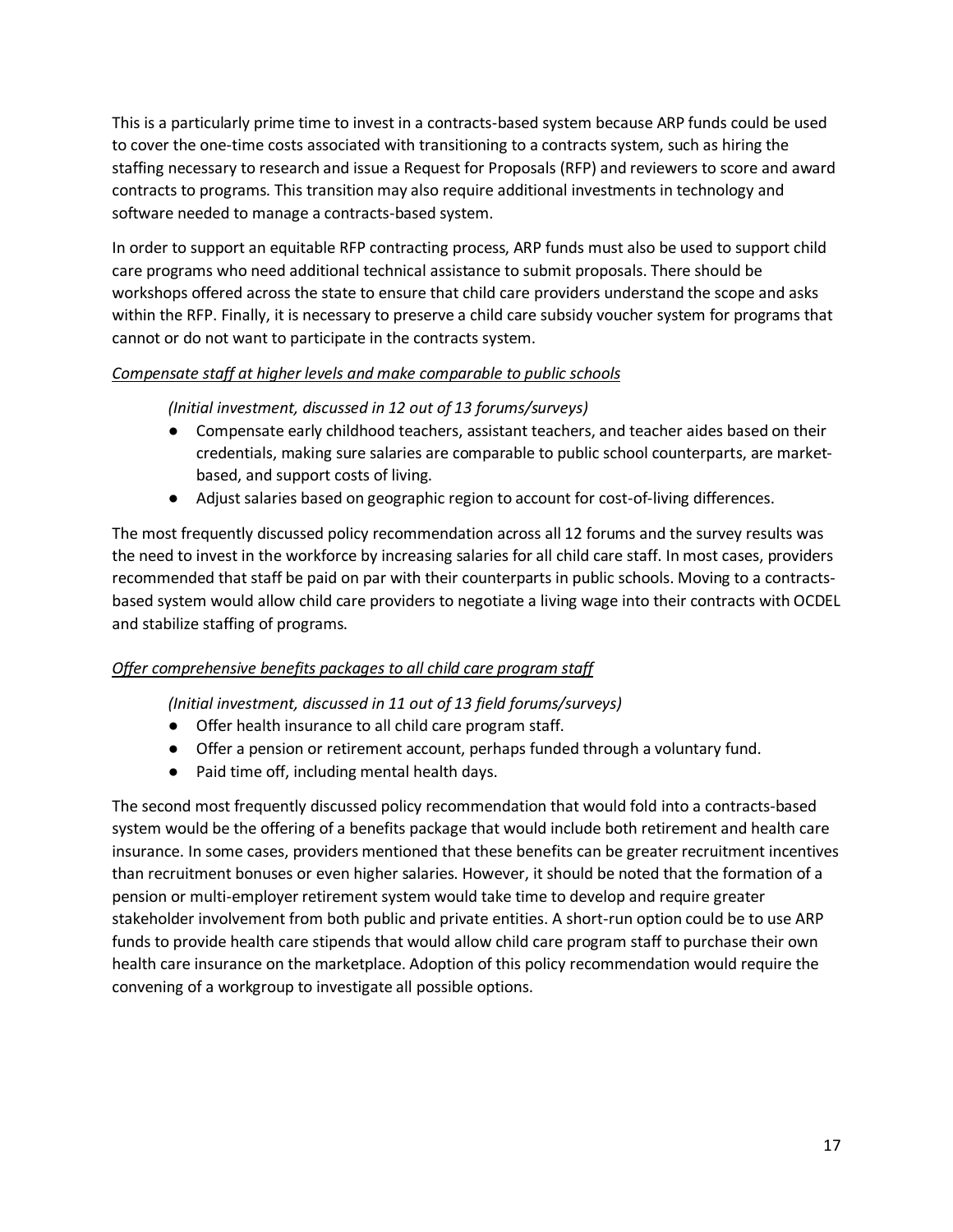## *Focus on infant/toddler capacity and infant/toddler contracts*

#### *(Initial investment, discussed in 9 out of 13 field forums/surveys)*

- Initial increase should be at minimum 3,000 slots across the state. (To be enacted first)
- Invest in the infant/toddler care system by increasing the I/T contracted slot rate.
- Open I/T contracted slots to all high-quality programs/provider types.

#### *Invest in home-based child care*

## *(Initial investment, discussed in 7 out of 13 field forums/surveys)*

- Improve compensation for home-based child care providers.
- Create a system that matches home culture/child's language to the home-based programs.
- Provide coaching to home-based providers; group/family collaborate with centers in a model similar to Head Start.

ARP funds can be used to support home-based providers, representing an initial investment in a sector that has long been ignored. Investments in home-based providers is important, as many of these providers are able to meet the unique needs of families who need non-traditional hours as well as those with special language or cultural needs. ARP funds should be used to assist families in finding homebased programs that match their language and scheduling needs. The movement to a contracts-based system gives OCDEL the opportunity to provide additional support to home-based providers by connecting contracted-providers with child care centers, which can provide training, coaching, and other support needed to maintain quality levels.

## *Training and Tech Support*

#### *(One-time cost, discussed in 5 out of 13 field forums/surveys)*

- Provide financial management, budgeting, costs, benefits, maximizing funding/existing support.
- Provide computers/smartphones to access online coursework to meet STAR requirements.

The movement from a slots-based child care subsidy system to a contracts-based system would provide child care programs with the opportunity to put together a comprehensive budget and realign the financial management of their programs to the OCDEL-issued RFP. OCDEL should provide workshops and consultants during the RFP period to support child care programs in the development of a budget, as well as other fiscal support. Additionally, ARP funds could be used to purchase necessary computers/smartphones that are required for programs to meet STAR requirements.

## *Supports to move up STAR levels / STARS improvements.*

*(Initial investment, discussed in 5 out of 13 field forums/surveys)*

- Expand to serve families in rural areas and nontraditional hours.
- Cover the costs of curriculum/materials needed to move up in STAR level.
- Help all providers to meet quality goals by providing additional coaching.